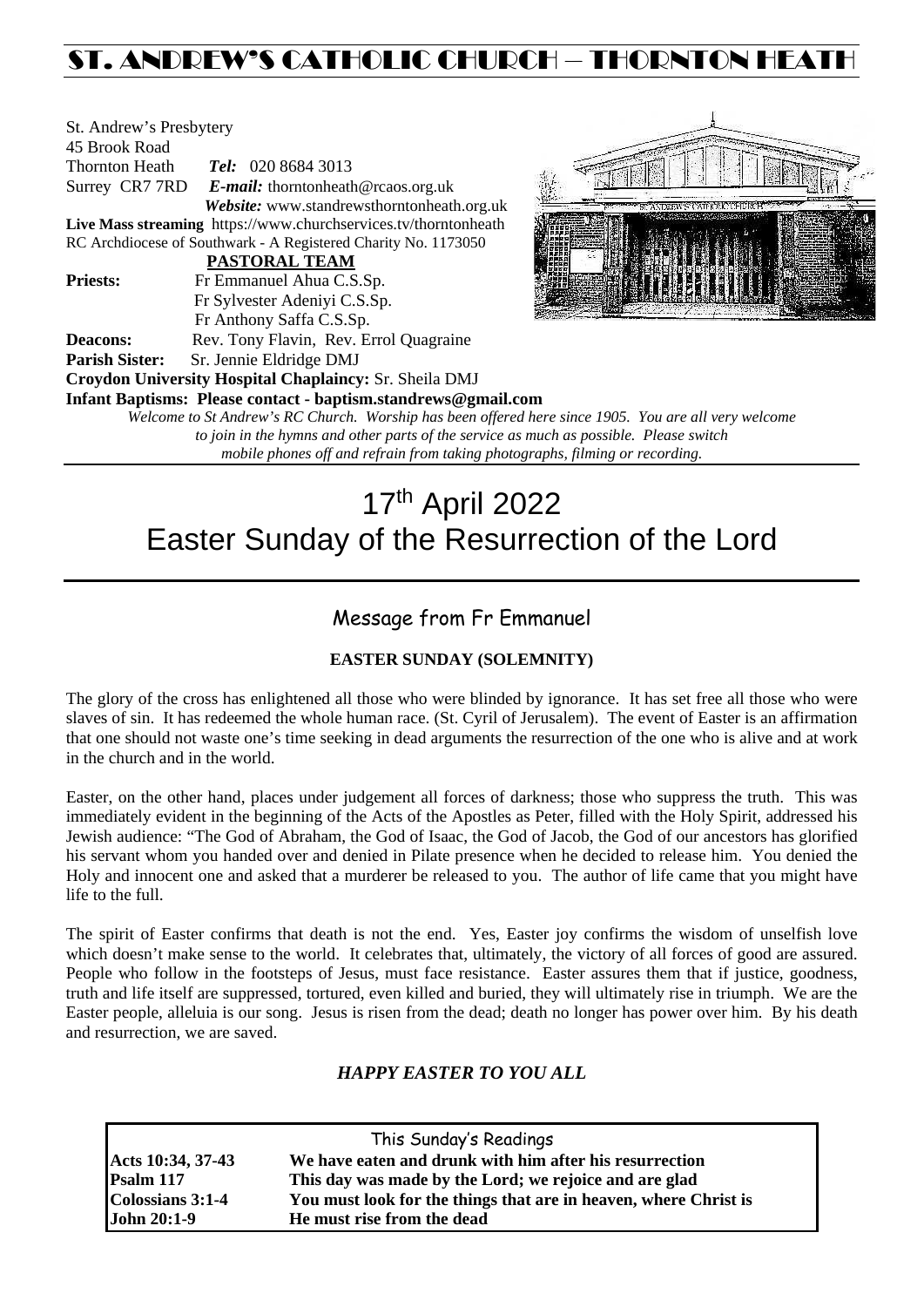# Diary for the Week

| Sunday 17th April                |                    | $5.21$ , $1.51$ , $1.15$ , $1.55$<br>8.00pm (Saturday) Easter Vigil Mass | For the people of the parish          |
|----------------------------------|--------------------|--------------------------------------------------------------------------|---------------------------------------|
| Easter Sunday of the             | 7.30am             | Mass                                                                     | Paul Etuka RIP                        |
| Resurrection of the Lord         | 9.30am             | <b>Mass</b>                                                              | Mr & Mrs Charles Nkamuo & Family -    |
|                                  |                    |                                                                          |                                       |
|                                  |                    |                                                                          | Thanksgiving                          |
|                                  | 11.30am            | <b>Mass</b>                                                              | Uchechi & Geraldine Chimezie RIP      |
|                                  | $7.00 - 9.00$ pm   | <b>Charismatic Prayer Group</b>                                          |                                       |
| Monday 18th April                | 10.00am            | Mass                                                                     | Deceased Members Ritchie &            |
| Easter Monday: (Bank             |                    |                                                                          | Hampshire Families RIP                |
| holiday)                         |                    |                                                                          |                                       |
| Tuesday 19th April               | 7.30am             | Mass                                                                     | Mrs Jean Jeganathan RIP Anniv         |
|                                  | 10.00am            | Mass                                                                     | Kathleen McElroy - Wellbeing          |
|                                  | 6.30pm             | <b>RCIC</b>                                                              |                                       |
| Wednesday 20 <sup>th</sup> April | 7.30am             | Mass                                                                     |                                       |
|                                  | 10.00am            | <b>Mass</b>                                                              | Adrian Gladwin Freeman RIP Anniv      |
|                                  | 7.30pm             | <b>Legion of Mary (Church</b>                                            |                                       |
|                                  |                    | Annex)                                                                   |                                       |
| Thursday 21st April              | 7.30am             | Mass                                                                     |                                       |
|                                  | 10.00am            | Mass                                                                     | Valentine & Virginia Athayde RIP      |
| Friday 22 <sup>nd</sup> April    | 7.30am             | Mass                                                                     |                                       |
|                                  | 10.00am            | <b>Funeral Mass (Sydney</b>                                              | Esther Oyeyinka - Diamond Birthday -  |
|                                  |                    | Massey RIP) followed by                                                  | Celebration                           |
|                                  |                    | <b>Adoration</b>                                                         |                                       |
| Saturday 23rd April              | 9.15am             | <b>First Holy Communion</b>                                              |                                       |
|                                  | 9.30am             | Mass                                                                     |                                       |
|                                  | $10.00 - 10.30$ am |                                                                          | Mrs Hermine Mary De Silva-            |
|                                  |                    | <b>Confessions</b>                                                       | Wijeyeratne RIP Anniv                 |
|                                  | $5.00 - 5.30$ pm   | <b>Confessions</b>                                                       |                                       |
|                                  | 6.00 <sub>pm</sub> | First Mass of Sunday                                                     | Special Intentions (Wellbeing)        |
| Sunday 24th April                | 9.30am             | Mass                                                                     | Mrs Juliana Hayfron RIP               |
| Second Sunday of Easter          | 11.30am            | Mass                                                                     | Tobechi Uche - Birthday               |
|                                  | 6.00 <sub>pm</sub> | Mass                                                                     | For the people of the parish          |
|                                  | 3.30pm             | <b>Confirmation/Parents Mtg</b>                                          |                                       |
|                                  | $7.00 - 9.00$ pm   | <b>Charismatic Prayer Group</b>                                          |                                       |
| Monday 25 <sup>th</sup> April    | 7.30am             | <b>Mass</b>                                                              | Deceased Members Ritchie &            |
|                                  |                    |                                                                          | Hampshire Families RIP                |
|                                  | 10.00am            | <b>Mass</b>                                                              | Julie & Denise De Araujo - Wedding    |
|                                  | $7.00 - 9.00$ pm   | <b>Parish Surgery</b>                                                    | Anniv                                 |
| Tuesday 26th April               | 7.30am             | Mass                                                                     | <b>Sr Mary Matthew RIP</b>            |
| St George's Day                  | 10.00am            | Mass                                                                     | <b>Anthony Conway RIP</b>             |
| Wednesday 27th April             | 7.30am             | Mass                                                                     |                                       |
|                                  | 10.00am            | Mass                                                                     | Len Highland RIP Birthday             |
|                                  | 7.30pm             | <b>Legion of Mary (Church</b>                                            |                                       |
|                                  |                    | Annex)                                                                   |                                       |
| Thursday 28th April              | 7.30am             | Mass                                                                     | Paul Etuka RIP                        |
|                                  | 10.00am            | <b>Funeral Mass (Bridget</b>                                             |                                       |
|                                  |                    | <b>Peters RIP</b>                                                        |                                       |
| Friday 29th April                | 7.30am             | Mass                                                                     | Cleta Andradi RIP                     |
|                                  | 10.00am            | <b>Mass</b>                                                              | Jude Martin Etuka: Special Intentions |
|                                  | $10.30 - 12$ noon  | <b>Adoration</b>                                                         |                                       |
|                                  | 6.30pm             | <b>Brownies/Guides (hall)</b>                                            |                                       |
| Saturday 30 <sup>th</sup> April  | 9.50am             | <b>First Holy Communion</b>                                              |                                       |
|                                  | 9.30am             | <b>Mass</b>                                                              |                                       |
|                                  | $10.00 - 10.30$ am | <b>Confessions</b>                                                       | D'Cruze & Cully Family RIP            |
|                                  |                    |                                                                          |                                       |
|                                  | $5.00 - 5.30$ pm   | <b>Confessions</b>                                                       |                                       |
|                                  | 6.00 <sub>pm</sub> | <b>First Mass of Sunday</b>                                              | For the people of the parish          |
| Sunday 1st May                   | 9.30am             | <b>Mass</b>                                                              | Johnny Brennan RIP Anniv              |
| Third Sunday of Easter           | 11.30am            | <b>Mass</b>                                                              | Peter Jarvis - Birthday: Thanksgiving |
|                                  | 4.00pm             | <b>Confirmation Session</b>                                              | for 80 years                          |
|                                  | 6.00 <sub>pm</sub> | <b>Mass</b>                                                              | Timothy & Cleta Andradi (F)           |
|                                  | $7.00 - 9.00$ pm   | <b>Charismatic Prayer Group</b>                                          |                                       |
| Monday 2nd May                   | 7.30am             | Mass                                                                     |                                       |
| (Bank holiday)                   | 10.00am            | Mass                                                                     | Paul Etuka RIP                        |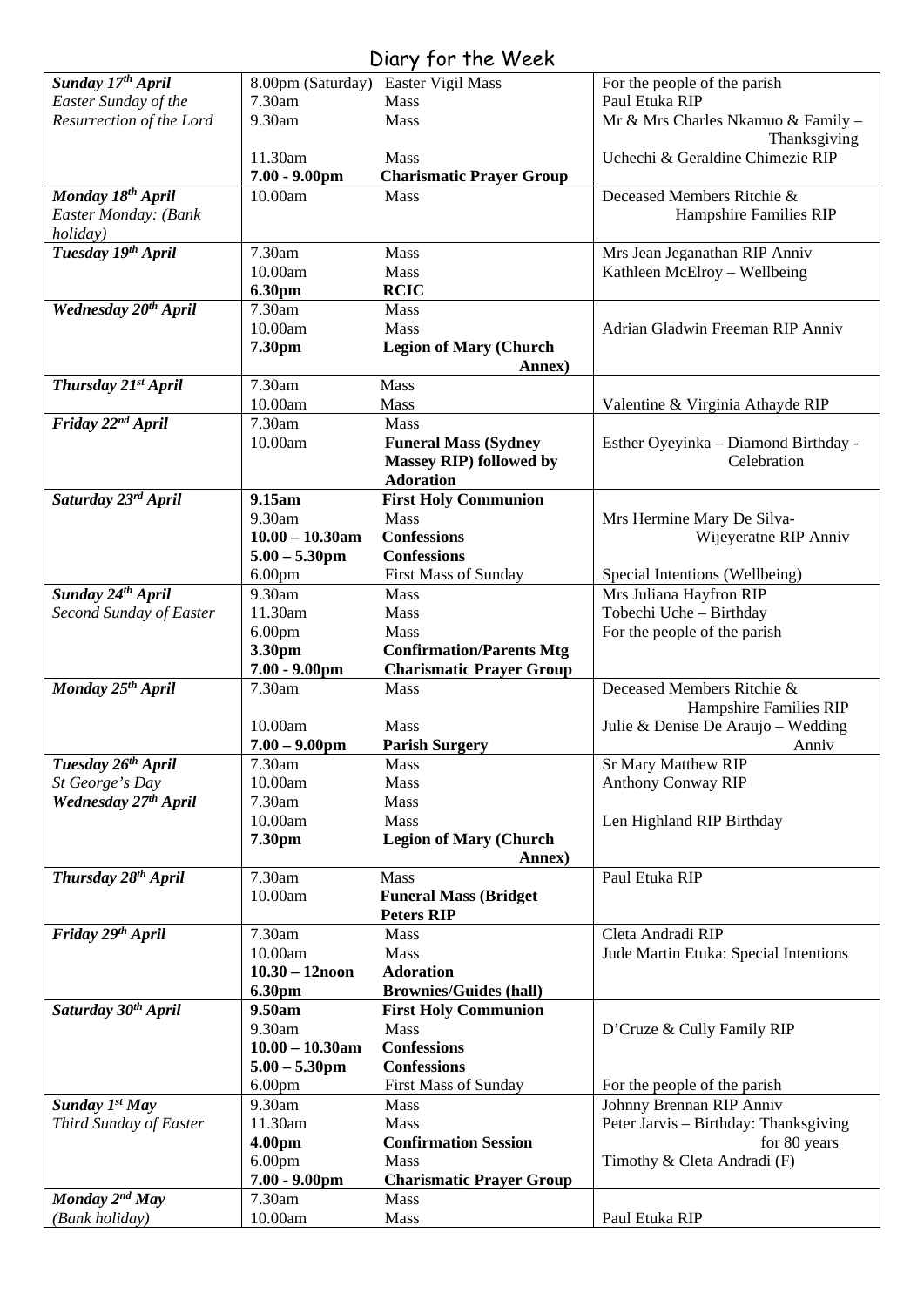| Tuesday $3^{rd}$ May          | 7.30am             | <b>Mass</b>                     | Deceased Members Ritchie &      |
|-------------------------------|--------------------|---------------------------------|---------------------------------|
|                               |                    |                                 | Hampshire Families RIP          |
|                               | 10.00am            | <b>Mass</b>                     | Francis McKinstery RIP          |
|                               | 6.30pm             | <b>RCIC</b>                     |                                 |
|                               | 7.45pm             | <b>RCIA</b>                     |                                 |
| Wednesday 4 <sup>th</sup> May | $7.30$ am          | Mass                            | Power & Fennelly Families (F)   |
|                               | 10.00am            | <b>Mass</b>                     | Edwin Athayde RIP               |
|                               | 7.30pm             | <b>Legion of Mary (Church</b>   |                                 |
|                               |                    | Annex)                          |                                 |
| Thursday 5 <sup>th</sup> May  | 7.30am             | <b>Mass</b>                     |                                 |
|                               | 10.00am            | Mass                            | Pasquelina (Rina) Fernandes RIP |
| Friday $6^{th}$ May           | 7.30am             | <b>Mass</b>                     | Timothy Andradi RIP             |
|                               | 10.00am            | Mass                            | Harry Nagamootoo RIP Anniv      |
|                               | $10.30 - 12$ noon  | <b>Adoration</b>                |                                 |
|                               | 6.30pm             | <b>Brownies/Guides (hall)</b>   |                                 |
| Saturday $7^{th}$ May         | 9.50am             | <b>First Holy Communion</b>     |                                 |
|                               | 9.30am             | <b>Mass</b>                     | Mrs Enid Clarke RIP             |
|                               | $10.00 - 10.30$ am | <b>Confessions</b>              |                                 |
|                               | $5.00 - 5.30$ pm   | <b>Confessions</b>              |                                 |
|                               | 6.00 <sub>pm</sub> | <b>First Mass of Sunday</b>     | <b>Anthony Conway RIP</b>       |
| Sunday 8 <sup>th</sup> May    | 9.30am             | <b>Mass</b>                     | Paul Etuka RIP                  |
| Fourth Sunday of Easter       | 11.30am            | <b>Mass</b>                     | Deceased Members Ritchie &      |
|                               | 4.00pm             | <b>Confirmation Session</b>     | Hampshire Families RIP          |
|                               | 6.00 <sub>pm</sub> | <b>Mass</b>                     | For the people of the parish    |
|                               | $7.00 - 9.00$ pm   | <b>Charismatic Prayer Group</b> |                                 |

Church cleaners: this week: St Jude's Group, next week: Judie's Crew (27.4.22), Fifi's Group (4.5.22), Sancho's Dusters (11.5.22)

# St. Andrew's Parish Notices

# **FACEMASKS**

Please can we ask you to continue to use a face covering if you are able to and to use the hand sanitiser when entering Church.

#### **CONFIRMATION**

There will be a meeting for all candidates with their parents on Sunday 24th April at 3.30pm in the Church followed by the first session for candidates for the sacrament of Confirmation in the Hall finishing at 5.45pm.

## **400 CLUB WINNERS**

The winners for the March 2022 draw are as follows: 1st No: 24 Lalith Persaud - £20 2nd No: 157 Linda Lands - £10 3rd No: 101 Mrs Marie De Souza - £10

If you would like to join the 400 Club, or would like further information, please contact our new 400 Club Secretary, Kalate Raki, email: [club\\_400@hotmail.com](mailto:club_400@hotmail.com)

There are some membership forms and information on how to join in the porch, please take a copy home.

# **SUNDAY 24TH APRIL**

On this day we will be having a special mass at 2.00pm to celebrate Feast of the Divine Mercy. All are very welcome to join us.

#### **ADORATION**

Please come in and spend some time in the presence of Our Lord in the Blessed Sacrament for Adoration every Friday from 10.30am – 12noon.

## **THE ROSARY GROUP**

The Rosary is prayed each weekday after the 10am Mass (and Saturday 9.30am). All are welcome to join however long you can stay.